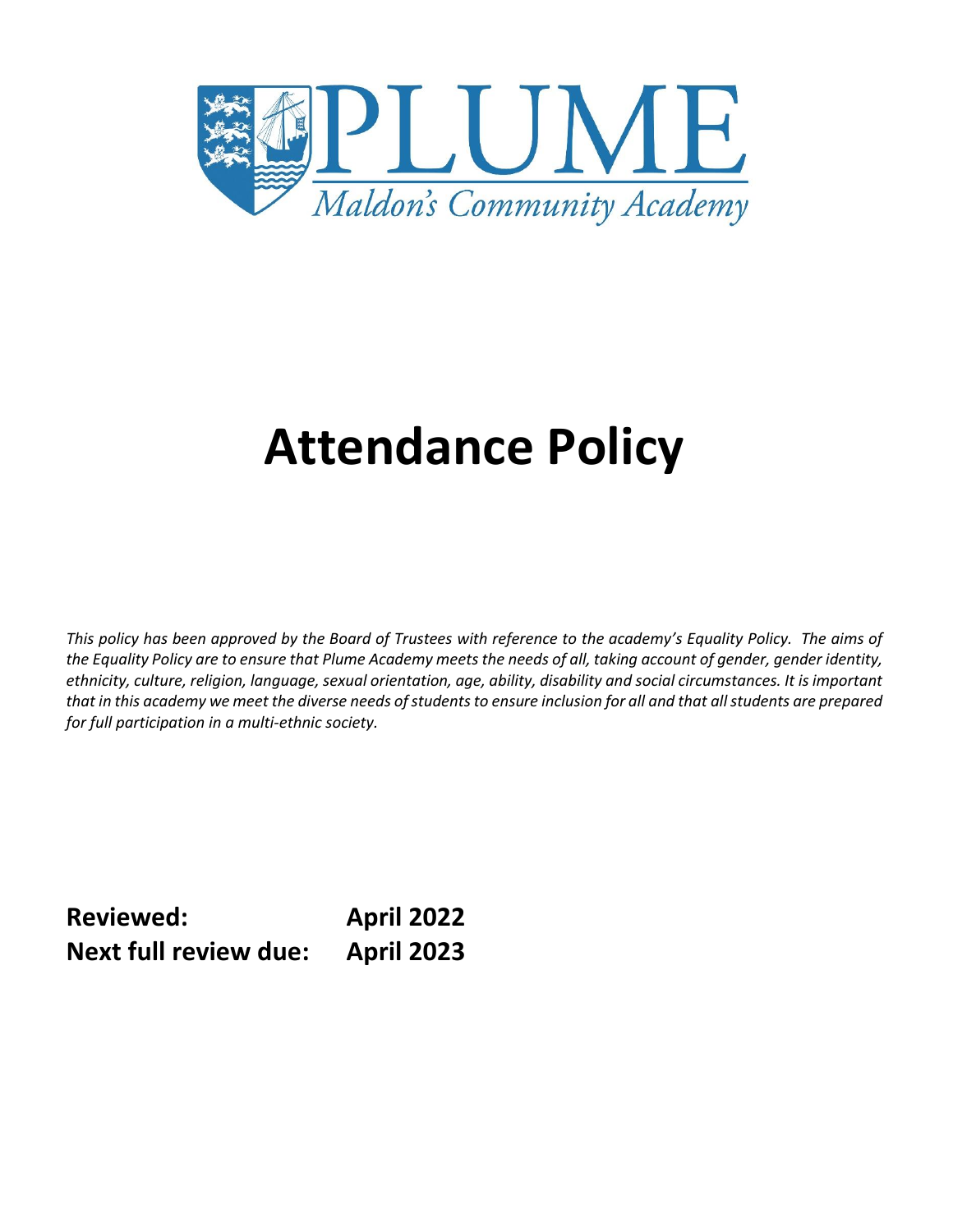#### **Attendance Policy**

#### **Department for Education – Attendance Guidance**

*School Attendance central to raising standards in education and ensuring all pupils can fulfil their potential is an*  assumption so widely understood that it is insufficiently stated – pupils need to attend school regularly to benefit from *their education. Missing out on lessons leaves children vulnerable to falling behind.* 

*Children with poor attendance tend to achieve less in secondary school.* 

*The government expects:* 

- *7. Schools and local authorities to:* 
	- *a. Promote good attendance and reduce absence, including persistent absence;*
	- *b. Ensure every pupil has access to full-time education to which they are entitled; and,*
	- *c. act early to address patterns of absence.*
- *8. Parents to perform their legal duty by ensuring their children of compulsory school age who are registered at school attend regularly.*
- *9. All pupils to be punctual to their lessons.*

## *School Attendance Guidance, Department for Education (August 2000)*

Plume, Maldon's Community Academy's – Maximising School Attendance Programme

Being absent from education means a lost learning opportunity. It is vital that all stakeholders of the academy recognise the importance that good attendance plays in the life of all students. Without a high level of attendance, a student's level of progress and attainment is likely to stagnate and decline.

If there are problems which affect a student's attendance, we will investigate, identify and, in partnership with the respective parent/carer and student, attempt to resolve those problems as quickly as possible. Meetings are an essential form of support and parents/carers are expected to attend meetings with the academy or our associated partner's, Aquinas, where attendance is of real concern.

Intervention letters will also be sent to parents/carers when attendance falls below 95% as part of Plume Academy's attendance procedure.

#### **Attendance Targets**

Plume Academy has an annual attendance target set by the Board of Trustees. It is expected that the whole academy community will work together to achieve this target. The current attendance target is **95.5%.** Plume Academy also continually aims to reduce the number of students who are Persistently Absent (below 90% attendance).

#### **Application for Leave of Absence**

#### **There is no automatic entitlement in law to time off during term time.**

A leave of absence is not a legal right. Plume Academy strongly discourages parents/carers from taking their children out of the academy during term time. If, under 'E*xceptional Circumstances*' parents/carers wish to request a leave of absence, they should write to the Executive Principal at **least four school weeks** in advance of the proposed date, stating the exact circumstances relating to the request.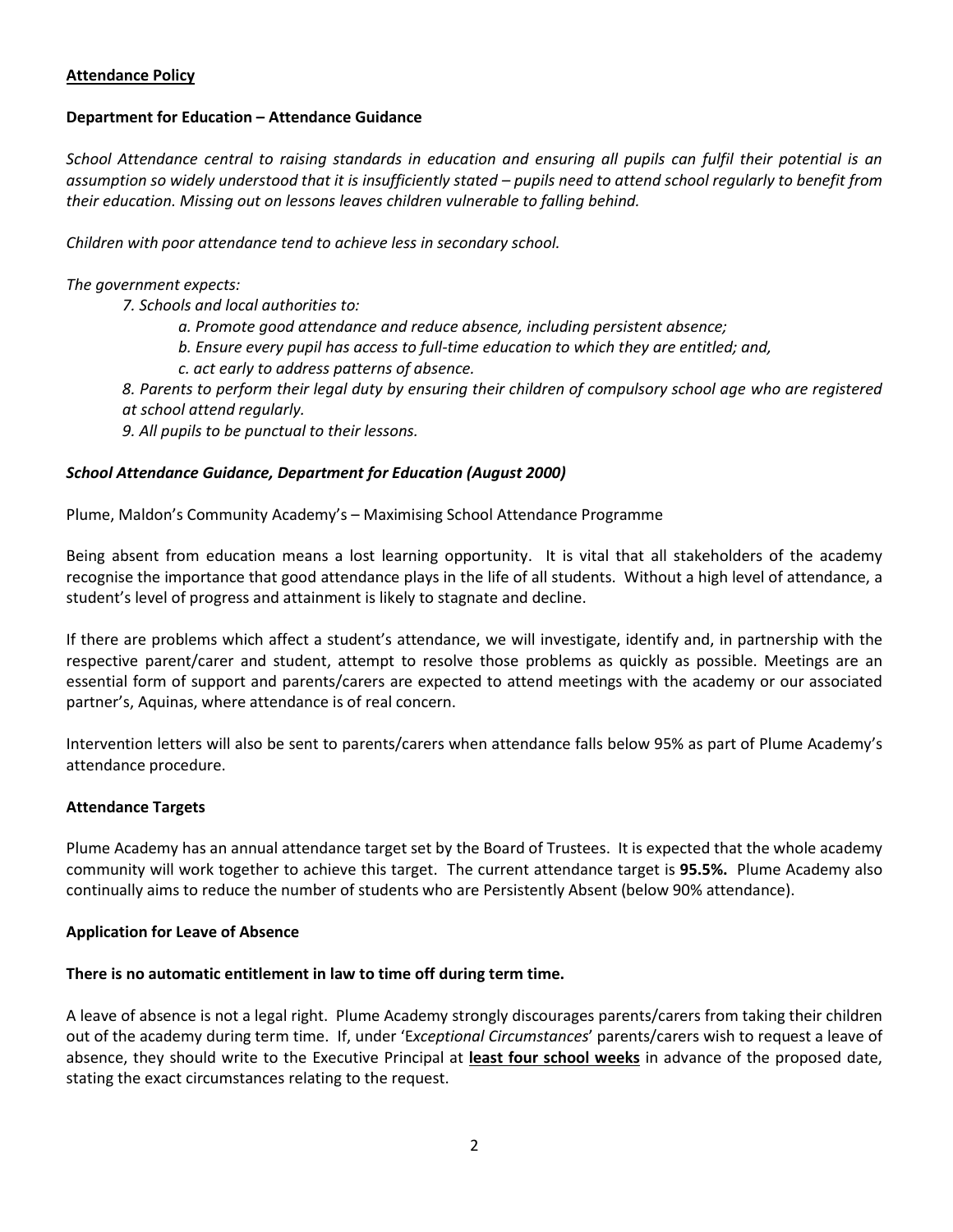Whilst the Executive Principal can authorise requests which are deemed 'exceptional', please be aware that the vast majority of time taken out of the academy will be classified as **unauthorised**. Should a parent/carer wilfully remove their child after the Executive Principal declines the leave of absence request, the Executive Principal will refer the case to Aquinas and Essex Local Authority Attendance Compliance Team, who will decide whether to issue a Penalty Notice of £60 for each parent/carer. If the leave is then taken with disregard to the outcome of the application, the academy will seek to apply for a Penalty Notice in accordance with Education (Penalty Notices) Regulation 2004.

#### **Procedures - Parents/Carers**

- If a student is unwell and unable to attend the academy, parents/carers should contact our Attendance Team and explain the reason for absence – reasons such as 'unwell', 'poorly' etc. will result in an unauthorised absence. Unless there are exceptional circumstances, contact should be made with our Attendance Team on a daily basis to keep us informed of the absence. Failure to contact the academy to report absences may result in a Children Missing Education referral being made to the Local Authority and/or the academy requesting a Police welfare check to be undertaken.
- Campus First Aid Areas Students must report to the respective campus First Aid area and follow what is asked of them if they are feeling ill.

The procedure is as follows:

- If a student feels ill, they must get an 'exeat' from the classroom teacher they are registered within for that period.
- They must then report to the First Aid area of the respective campus they are on.
- The First Aid Administrator will assess them and if they deem it necessary, will contact a parent/carer to collect the student.

Students must not call parents/carers to come and collect them. A parent/carer can only collect the student if a member of staff has contacted them to do so. Otherwise the absence, as a result of collection, will be deemed as unauthorised.

 Medical Appointments - Please note that for medical appointments, we will authorise a morning or an afternoon session, if the correct supporting medical paperwork is submitted to the academy's Attendance Team. If circumstances dictate that a whole day is required, please provide evidence to support this. If there are any further problems, please contact the Attendance Officer in the first instance. It is expected that students attend the academy around medical appointments.

#### **Absence due to Illness**

- Where there are persistent absence concerns, Plume Academy will require supporting evidence of medical intervention. This may take the form of:
	- $\checkmark$  A note from the Practice Nurse.
	- $\checkmark$  Proof of prescription.
	- $\checkmark$  Packaging for prescribed medication.
	- $\checkmark$  Medical card stamped at the Doctor's Practice this will only authorise the day of the appointment.
- There is an expectation that parents/carers provide Plume Academy with regularly updated medical evidence to support those students with long term medical conditions.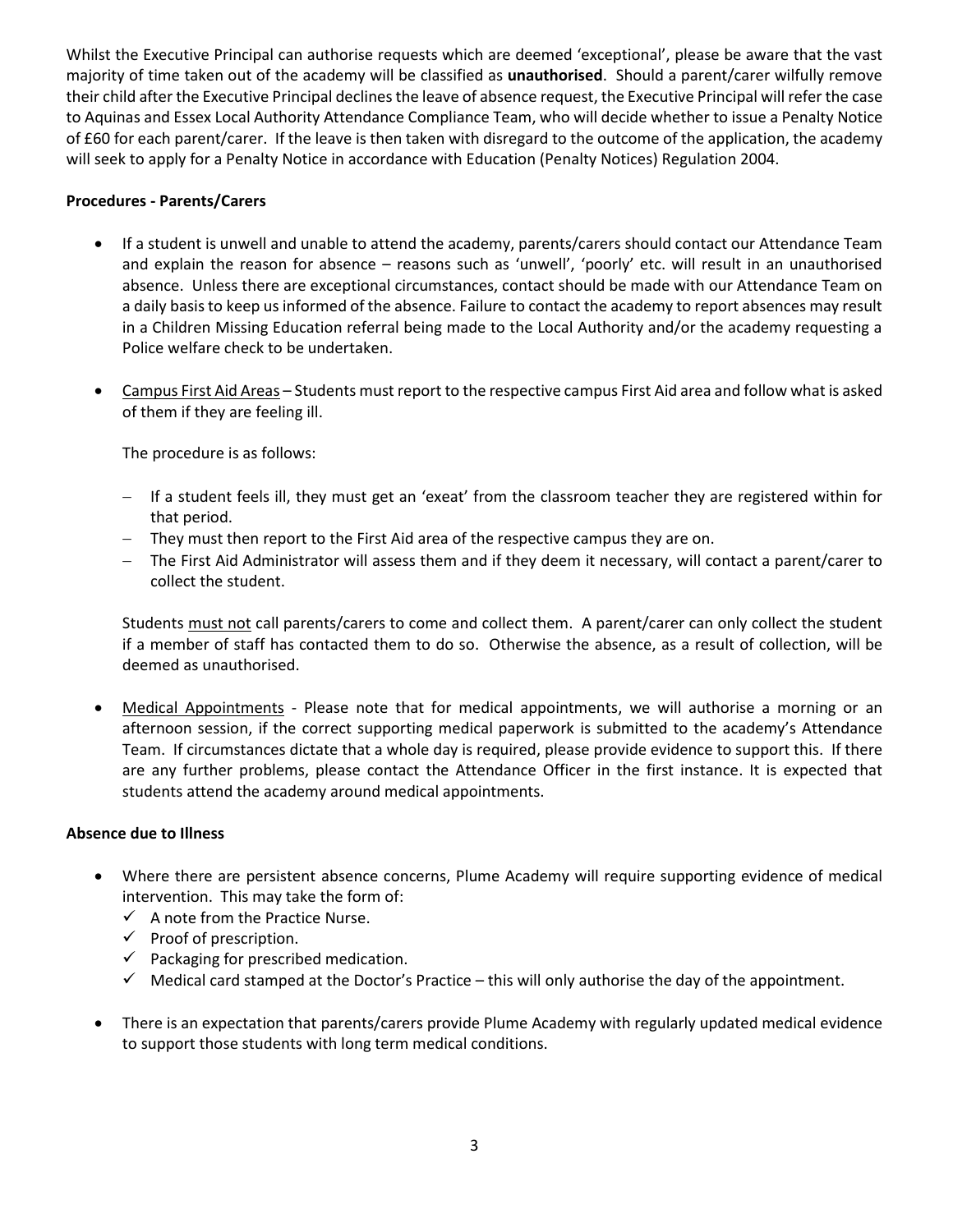## **Punctuality**

- Students should arrive by 8:25am and registration will commence at 8:30am. Registration closes at 8:35 am. Any student who arrives after 8:35 am will be required to sign in at the student reception on their respective campus. If a student does not sign in they will be marked on the register as 'U'. This code means 'Late (After registration closes)' and is an unauthorised absence.
- The academy operates a 'late gate' system. Students who are late without an authorised reason will be processed by our Internal Exclusion Supervisor, who will take a four stepped approach to a student's punctuality:
	- $\circ$  1<sup>st</sup> late documented and invited to an informal discussion with the Internal Exclusion supervisor.
	- $\circ$  2<sup>nd</sup> late documented and parents/carers are notified of the two lates recorded.
	- $\circ$  3<sup>rd</sup> late documented and a lunchtime detention is issued.
	- $\circ$  4<sup>th</sup> late documented and an Internal Exclusion is issued.
	- $\circ$  5<sup>th</sup> late and further lates documented and an Internal Exclusion is issued per late.
	- o The late cycle will be restarted half termly, however, depending on the individual circumstances of students and with authorised and agreed input from all stakeholders, for some, it will be reviewed on an ongoing basis.
- Parents/carers should be aware that Penalty Notices could also be issued if punctuality does not improve and continues to be a persistent issue.

#### **Examples of Authorised or Unauthorised Absences**

| Absences can only be authorised by the academy.                                                                                                                                                                                                                                                                                                                  | The following absences will not be authorised by the                                                                                                                                                                                                         |
|------------------------------------------------------------------------------------------------------------------------------------------------------------------------------------------------------------------------------------------------------------------------------------------------------------------------------------------------------------------|--------------------------------------------------------------------------------------------------------------------------------------------------------------------------------------------------------------------------------------------------------------|
| Legitimate reasons for absence:                                                                                                                                                                                                                                                                                                                                  | academy:                                                                                                                                                                                                                                                     |
| Sickness - if this is going to be for an extended<br>$\bullet$<br>period of time, the academy will request support<br>from a medical professional.<br>Medical or dental appointments*<br>$\bullet$<br>familv<br>circumstances<br>Exceptional<br>e.g.<br>$\bullet$<br>bereavement<br>Days of religious observance<br>$\bullet$<br>Agreed study leave<br>$\bullet$ | Looking after the house<br>$\bullet$<br>Looking after brothers and sisters or sick<br>$\bullet$<br>relatives<br>Shopping<br>$\bullet$<br><b>Birthdays</b><br>$\bullet$<br>Translating<br>$\bullet$<br>Attending relatives' medical appointments<br>$\bullet$ |
| * Wherever possible, these should be arranged outside of<br>school hours.                                                                                                                                                                                                                                                                                        |                                                                                                                                                                                                                                                              |

#### **Missed Work due to Absence**

When students are unable to attend Plume Academy as a result of illness, it is acknowledged that students are unlikely to be able to complete work and may be unable to do so as a result of missing crucial aspects of a lesson.

Plume Academy expects that students who have missed work to catch up upon their return. This includes copying up missed notes and asking the teacher if there is anything that they do not understand.

#### **Authorised absence due to sickness for 1 or 2 days**

If a student is absent due to sickness for up to 2 consecutive days, it is his/her responsibility to liaise with subject teachers on his/her return to catch up on any missed work.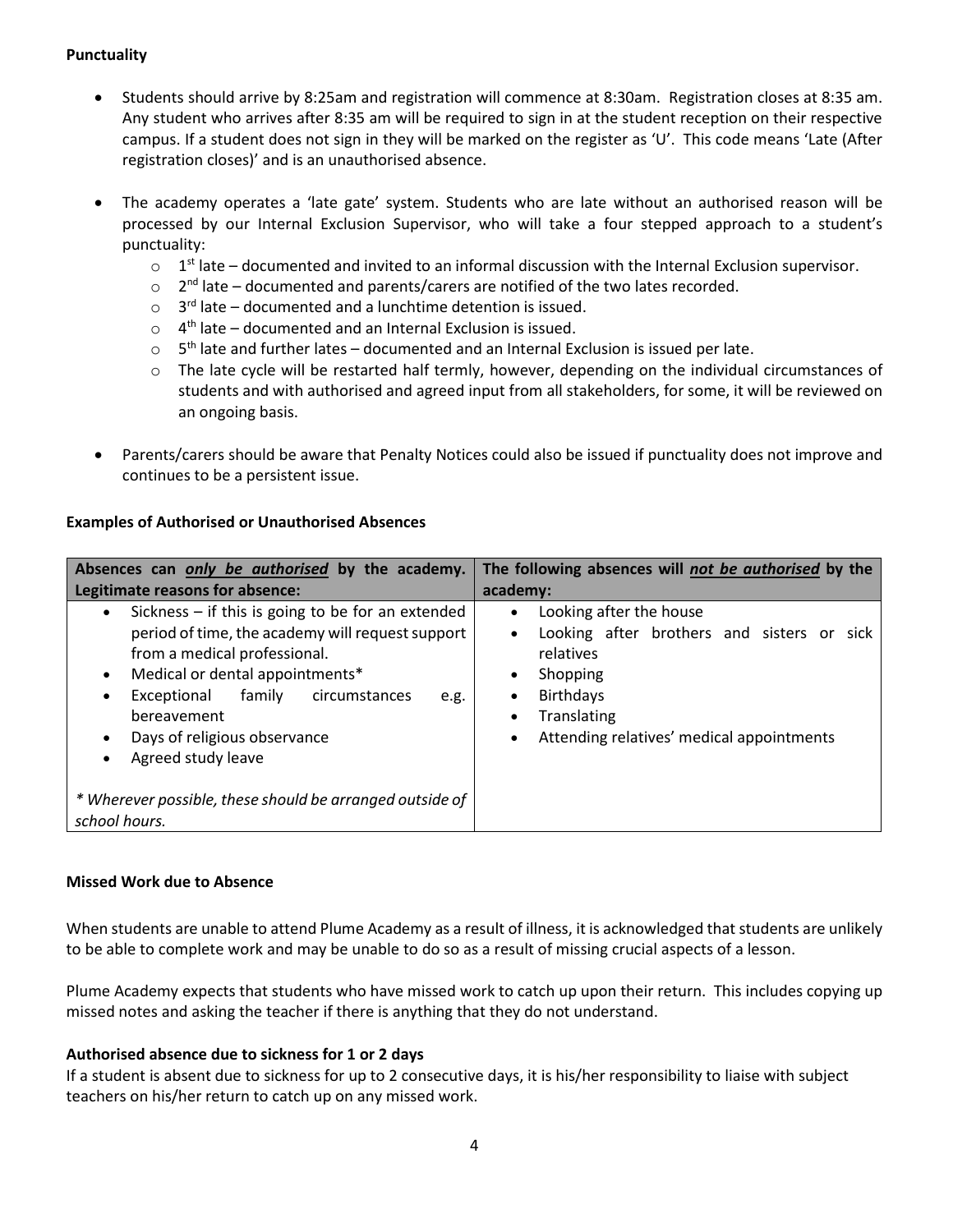## **Authorised absence due to sickness for 3 days or more**

If a student is sick for more than 3 days, his/her parent/carer must contact the relevant timetabled teaching staff to request the missed work. They will endeavour to reply within 48 hours. If a student is sick for more than five days, his/her parent/carer must contact the relevant pastoral team who will work with the attendance team to discuss the specific requirements of their return.

## **All other authorised Absences**

If a student knows that he/she will be missing one or more days of education, he/she must collect his/her work from the subject teachers prior to the absence.

#### **Unauthorised absence**

Staff will not provide any work missed in cases of unauthorised absences.

## **Circumstances in which a Penalty Notice may be Issued**

Penalty Notices apply to students of statutory school age (which ends at the end of Year 11). Aquinas and the Local Authority have agreed to use Penalty Notices for the following circumstances:

## **Penalty Notices for Truancy**

Penalty Notices may be issued where there has been unauthorised absence. Parent/carers will receive a warning letter at least 10 days prior to the issue of a Penalty Notice.

If the law continues to be broken around school attendance, the legal intervention process will be used. The penalty for each parent/carer is £60 for each child if paid within 21 days of receipt of the notice, rising to £120 if paid after 21 days but within 28 days of receipt of the Notice.

Failure to ensure that the child attends school punctually and regularly could lead to legal action being taken against the respective parent/carer. This could result in **each** parent/carer receiving a fine of up to £2,500 for each time or up to 3 months' imprisonment.

#### **Rewards**

Various reward systems exist to recognise and encourage good attendance.

#### **Summary**

Plume Academy has a legal duty to publish its absence figures to parents/carers and to promote attendance. An up to date attendance figure for each student can be found upon Satchel One and will enable all students, parents and carers to ensure they are aware of the attendance figure and try, where possible, to keep attendance above 95.5%.



Equally, parents/carers have a duty to make sure that their children attend the academy. All members of staff are committed to working with parents/carers and students as this is the best way to ensure the highest level of attendance for our academy community.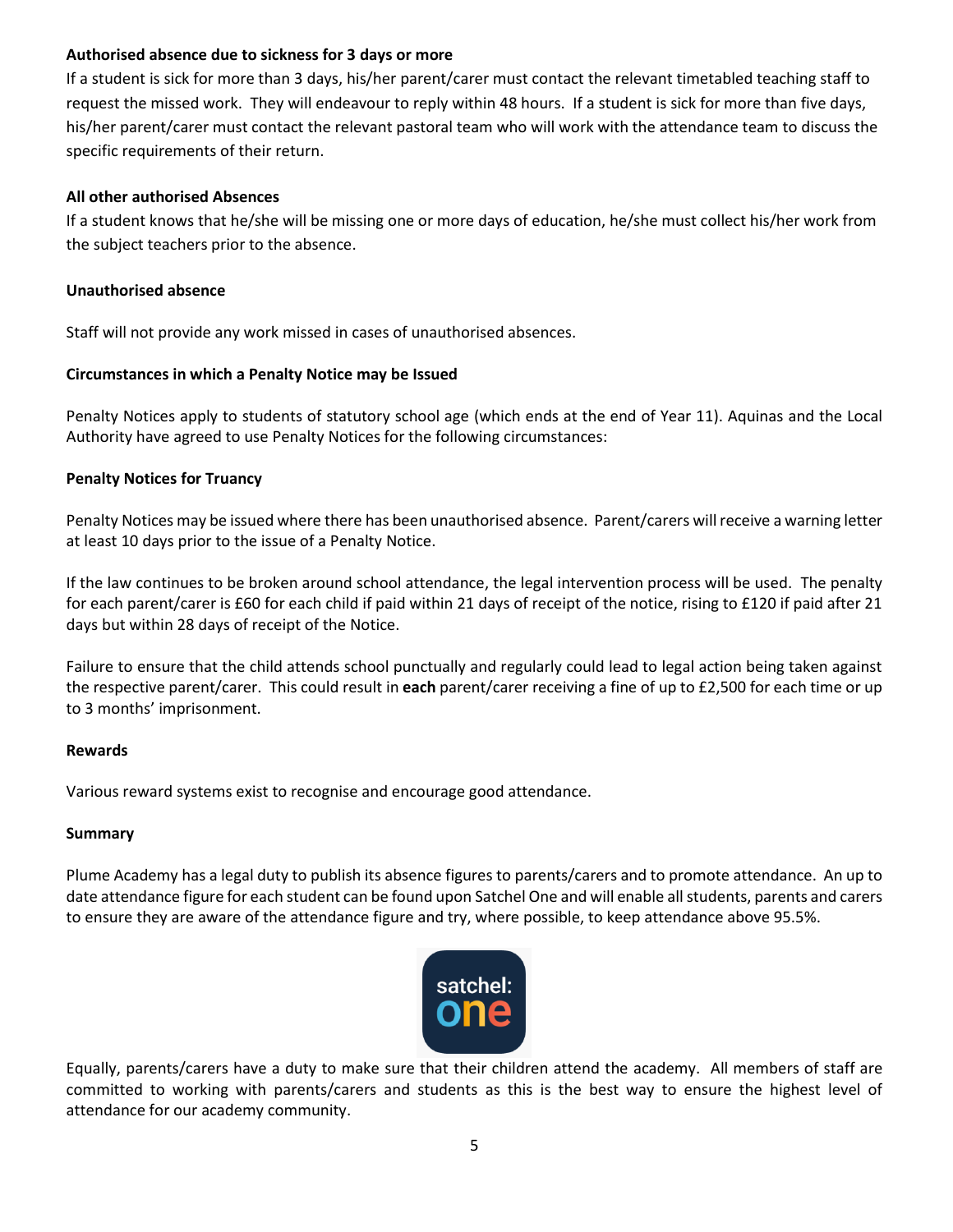## **Review of the Attendance Policy**

This policy will be reviewed annually but may be subject to changes due to local and/or national policy.

## **Appendix 1 – Roles**

The Department for Education (DfE) has set out clear expectations for both schools/academies and parents/carers<sup>1</sup> -

*Schools/academies are expected to:* 

- *1. Promote good attendance and reduce absence, including persistent absence;*
- *2. Ensure every pupil has access to full-time education to which they are entitled; and,*
- *3. Act early to address patterns of absence.*
- *4. Promote children's welfare and safeguarding*

# *Parents/carers are expected to:*

1. Perform their legal duty by ensuring their children of compulsory school age who are registered at school *attend regularly.*

# **All Staff**

At Plume Academy, members of staff are responsible for promoting good levels of attendance and reducing absence. SIMS is used to accurately maintain attendance records for both registration periods and lessons. All members of staff are required to take registration of their lessons and form times. Staff who may be asked to cover for colleagues either at registration or in lessons should also register the class using SIMS.

## **Attendance Officer**

Plume Academy has an Attendance Officer**.** This role involves managing the first day call back process, identifying students with attendance issues and liaising with Heads/Assistant Heads of Year, Aquinas and Local Authority. The Attendance Officer will also track and monitor students, particularly those in the category of Persistently Absent (below 90%).

# **Maximising School Attendance Programme Co-ordinators**

# Education Act 1996 (Section 19) and in the DfE Guidance: Ensuring a good education for children who cannot *attend school because of health* **needs which states:**

"Local Authorities must: Arrange suitable full-time education (or as much education as the child's health condition allows) for children of compulsory school age who, because of illness, would otherwise not receive suitable education.

*Local authorities should:*

l

• Provide such education as soon as it is clear that the child will be away from school for 15 days or *more, whether consecutive or cumulative. They should liaise with appropriate medical professionals to ensure minimal delay in arranging appropriate provision for the child."*

Plume Academy has a Maximising School Attendance Programme Co-ordinators (MSAP Coordinators) to ensure that any such student that cannot attend the academy for a cumulative or consecutive period of 15 academy days, as a result of a diagnosed medical condition, are supported and referred to the Local Authority in the correct manner. This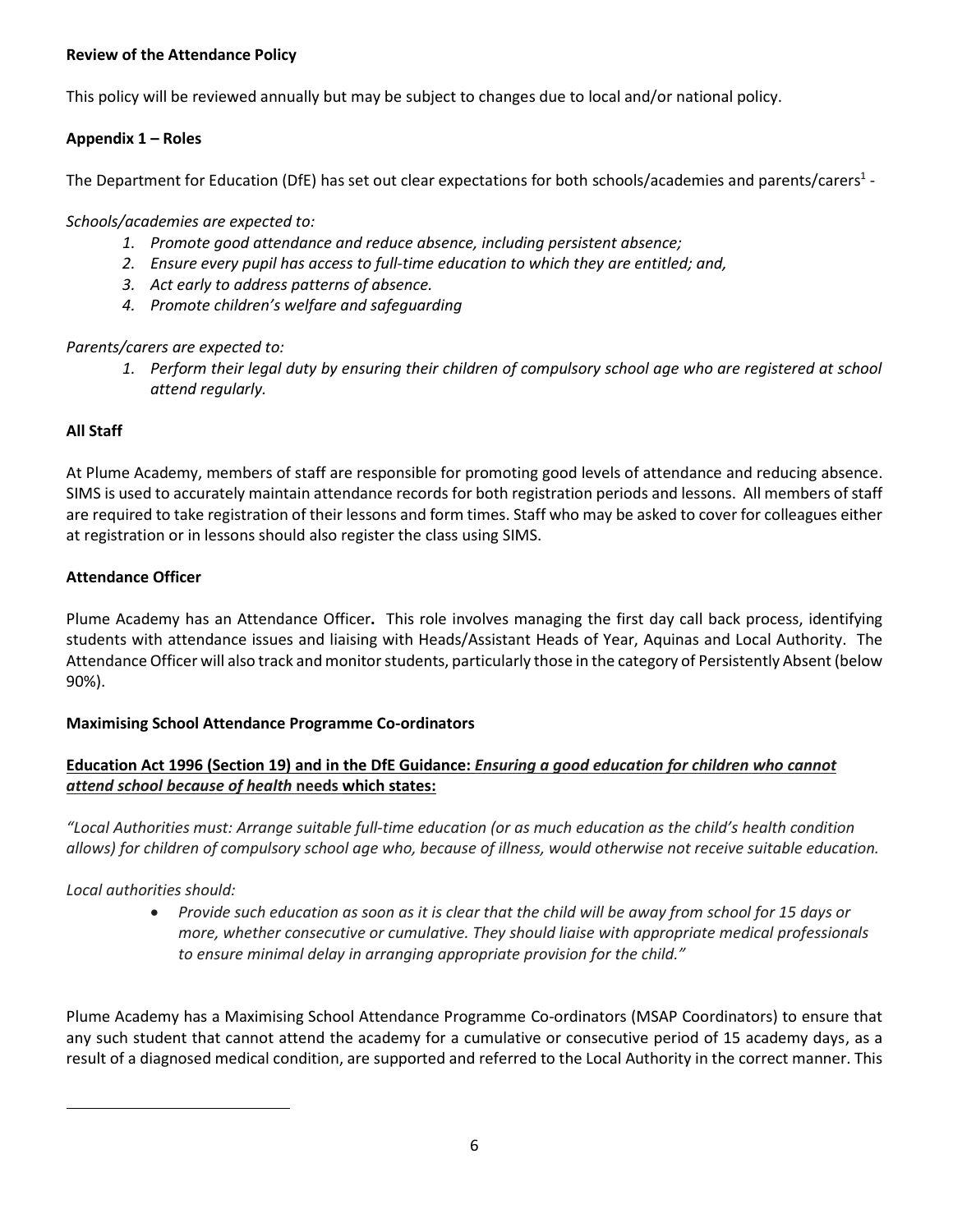is to seek support and input with regards to their education and their ability and rights to access an education that is befitting of their attendance and personal circumstances.

Part time timetables, in the first instance, may well be issued and implemented as a strategy by the pastoral teams, to aid a student's return to the academy after a period of illness or absence and this will be reviewed continually over a 6-week period. All part time timetables will be logged, processed in line with Local Authority guidance and come with a bespoke risk assessment with a fortnightly review.

The MSAP Coordinator will work with all stakeholders of the academy to ensure that this intervention is timely and that all parents/carers are kept informed continually throughout the process with the referral to Education Access Team (EAT) and the Local Authority.

The MSAP Coordinator will often need medical input from a doctor or relevant medical professional to support with any such referral to EAT or the Local Authority. This will involve both a letter to originally support the absence from the academy but furthermore, the completion of an Annexe A document which will be attached to the academy's referral to the EAT. All documentation that is submitted by the MSAP Coordinator will be signed and agreed by the parent/carer so that they are aware of the recommended steps and process that the academy's attendance staff are taking to ensure their child can access the education provided by the academy.

Any medical documentation or letter received by the academy from a medical professional, if to support a referral or authorise absence, should state the medical reason a student is unable to attend the academy and give a recommendation of how long that the non-attendance may well last for, even if it were to state, 'ongoing' or 'long term absence more than 15 days'. This will only further support the student being given a bespoke education that the EAT and Local Authority can implement, once in receipt of the referral.

As with any student who is on roll at the academy, the academy's primary intention is to support and seek support and steps to get a student to attend the academy on a full-time basis. However, at times, this may well not be suitable due to the medical condition or mental welfare (as diagnosed by a medical professional) and therefore, the academy will work with all stakeholders and the EAT and Local Authority, to seek an appropriate alternative.

Whilst a student will remain on roll at the academy when a EAT referral is submitted, the provision and support will primarily come from the Education Access Team and Local Authority. However, the MSAP Coordinator will support with certain aspects of the provision being put in place, to ensure all students are supported and reassured that they remain part of the Plume Academy family.

#### **Senior Member of Staff**

#### **Vice Principal and Designated Safeguarding Lead – Mr A Stoneman**

Mr Stoneman, a member of the Senior Leadership Team, will oversee the academy strategy regarding attendance. He will liaise and line manage the work of Aquinas and Attendance Compliance to agree attendance targets, devise and implement strategies/development plans to raise attendance and review and evaluate procedures.

The role also entails linking with Campus Leads, Heads/Assistant Heads of Years, MSAP Coordinators and attendance officers, as well as trustees and relevant attendance personnel.

#### **Link Trustee**

The Trustees are required to have a link person for attendance and through linking with the Local Authority, be aware of developments locally and nationally and to report back to the Board of Trustees on attendance at the academy. The Link Trustee will also advise the Board of Trustees on annual attendance target figures which will be set and suggested to the Department for Education for use in the following academic year.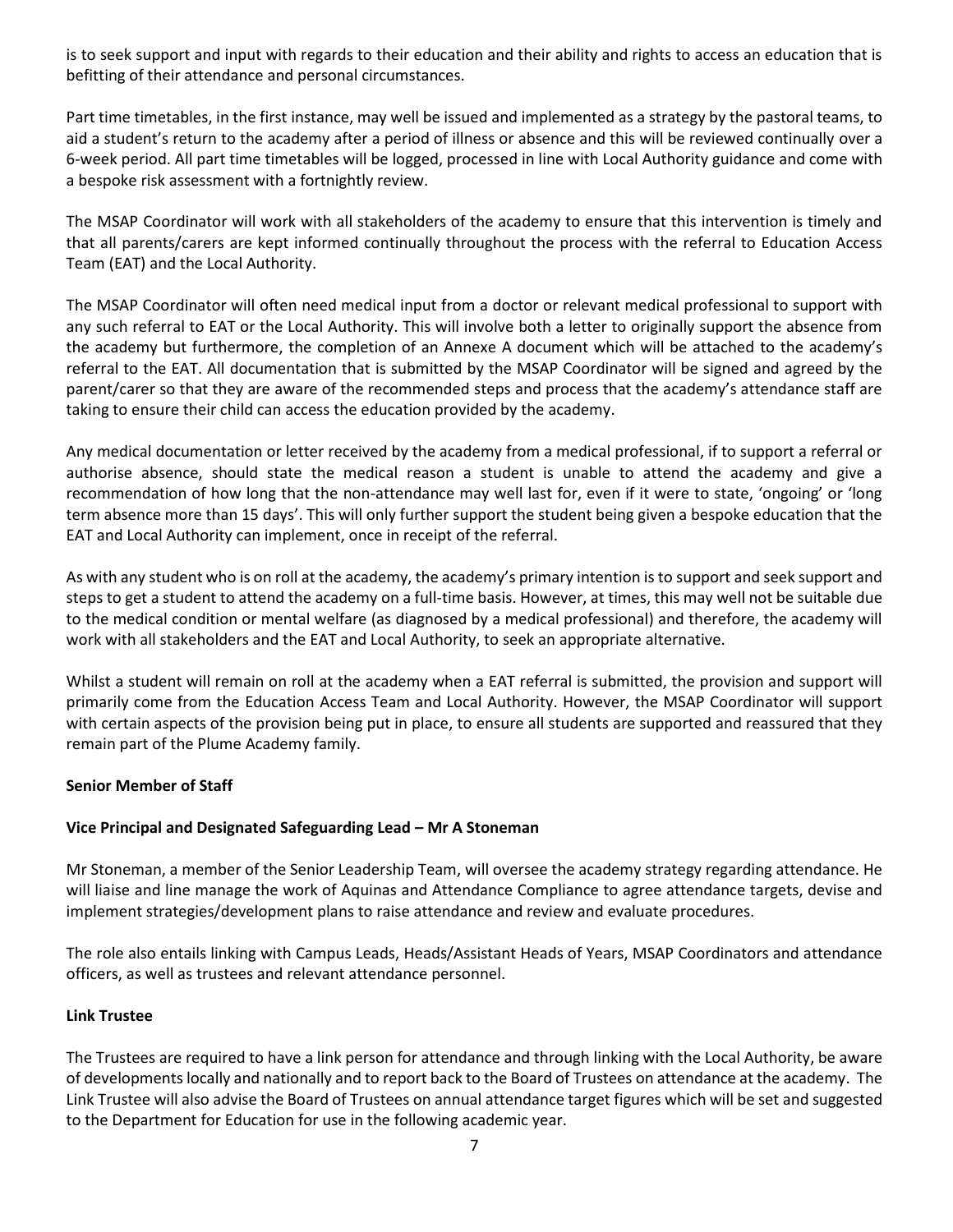On an annual basis, the Link Trustee will review the Attendance Policy. Where necessary, in conjunction with the Attendance Officer and Mr Stoneman, overseeing whole academy attendance, changes will be made to the policy and then circulated to the above groups for approval and ratification.

#### **Appendix 2 - School Attendance and the Law – Roles of External Agencies and Education Welfare Service**

Under the 1996 Education Act, parents and carers are responsible for ensuring their children attend school regularly and punctually. Failure to do so could result in legal action being taken against them by the Local Authority. The Supreme Court has ruled that the definition of regular school attendance is *'in accordance with the rules prescribed by the school'*.

The register is a legal document and schools/academies must, under the Education (Student Registration) Regulations 2006, take a register at the start of the morning session, and again during the afternoon session. Since September 2006, schools/academies have been required to use statutory registration codes.

Under the Education (Student Registration) Regulations 2006, only the school/academy (and not parents/carers) can authorise an absence. Where the reason for a student's absence cannot be established at the time the register is taken, that absence shall be recorded as unauthorised. If a reason for absence is provided by the parent/carer, the school/academy may decide to grant leave of absence, which must be recorded as authorised using the appropriate national code.

• Parents/carers who are found guilty of breaking the law on attendance may be taken to court and face fines of up to £2500, and in some cases, imprisonment.

• ACT can also use court proceedings to seek an Education Supervision Order or Attendance Order on the child.

• During these court proceedings, the magistrates may consider issuing a Parenting Order which would include parents/carers attending parenting skills session.

Under the Education Act 1996, a parent is defined as: the biological parent of a child; anyone who, although not a biological parent, has parental responsibility for a child; or any person who, although not a biological parent and who does not have parental responsibility, has care of a child.

#### **The role of Aquinas at Plume, Maldon's Community Academy**



Our parents/carers are expected to contact the academy at an early stage and to work with the relevant staff in resolving any problems in a collaborative manner. This is usually successful, however, if the attendance issues are not resolved in this way, the academy may refer the child to Aquinas via our Maximising School Attendance Programme.

Aquinas works alongside the academy's internal attendance team to help promote good attendance and reduce absence, including Persistent Absence, and to act early to address patterns of absence.